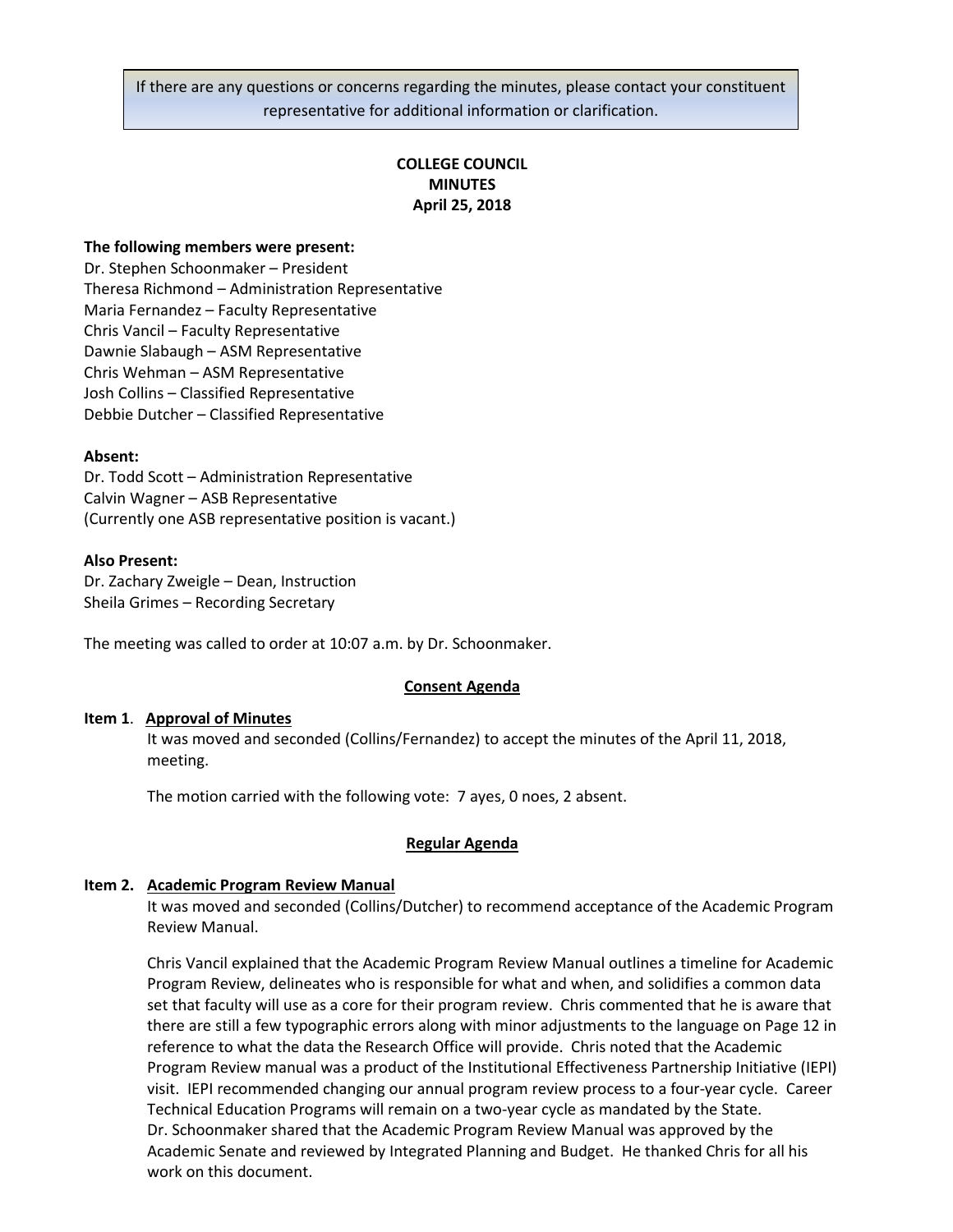*College Council Minutes – April 25, 2018 Regular Meeting Page 2 of 3*

## **Item 3. Classified Senate**

Josh Collins shared that the classified staff continue to work on the bylaws and constitution for a Classified Senate.

It was moved and seconded (Vancil/Fernandez) to recommend supporting the creation of a Classified Senate.

The motion carried with the following vote: 7 ayes, 0 noes, 2 absent.

## **Item 4. Recommend Review of Revised Board Policies**

Revised Board Policies 1100, 2010, 2340, 2345, 2735, 4060, 4070, and 4100 were reviewed.

The revisions listed below were suggested for BP 2345:

• Third paragraph, first sentence delete "discuss" and in its place add "publically comment on."

The revisions listed below were suggested for BP 4100:

• First paragraph, first sentence add "Associate Degree for Transfer" after Associate of Science.

A motion was made and seconded (Collins/Dutcher) to recommend acceptance of revised Board Policies 1100, 2010, 2340, 2345, 4060, 4070, and 4100 with the changes noted above and to table 2735. The motion carried with the following vote: 7 ayes, 0 noes, 2 absent.

## **Item 5. Recommend Review of Revised Administrative Procedures**

Revised Administrative Procedures 2710, 2712, 4026, 4060, 4070, 4100, 4101, and 4102 were reviewed.

The revisions listed below were suggested for AP 4026:

- Second paragraph, delete "Californians" and in its place add "College of the Siskiyous' students and employees."
- Sixth bullet point, delete "with" and replace with "of."
- Last bullet point, delete "California's" and in its place add "College of the Siskiyous'."

The revisions listed below were suggested for AP 4070:

- Second Section, first bullet, delete "minimum class size has been reached and if the course is still open" and in its place add "if the class is still active and open."
- The following sentence appears under both the Required Approvals section and the Fees and Refunds section. "Priority for enrollment shall be given to students desiring to take the course for credit towards a degree or certificate." Remove this sentence from both of those sections and place in Limits on Auditing section on the second page.

The revisions listed below were suggested for AP 4100:

- Fourth bullet, change 21 units to 18 units. Under the same bullet make the last sentence into its own bullet and add an intro of Major Requirement so that it reads as follows: "Major Requirements – Students will receive an AA or AS degree with a major or an area of emphasis with a minimum of 18 units in specific curriculum."
- Fifth bullet, remove the bullet and make this sentence into its own paragraph.
- Second Page, first paragraph, delete "Counseling" and in its place add "Admissions and Records."
- Second Page, fourth paragraph, second sentence delete general education and in its place add "transfer."